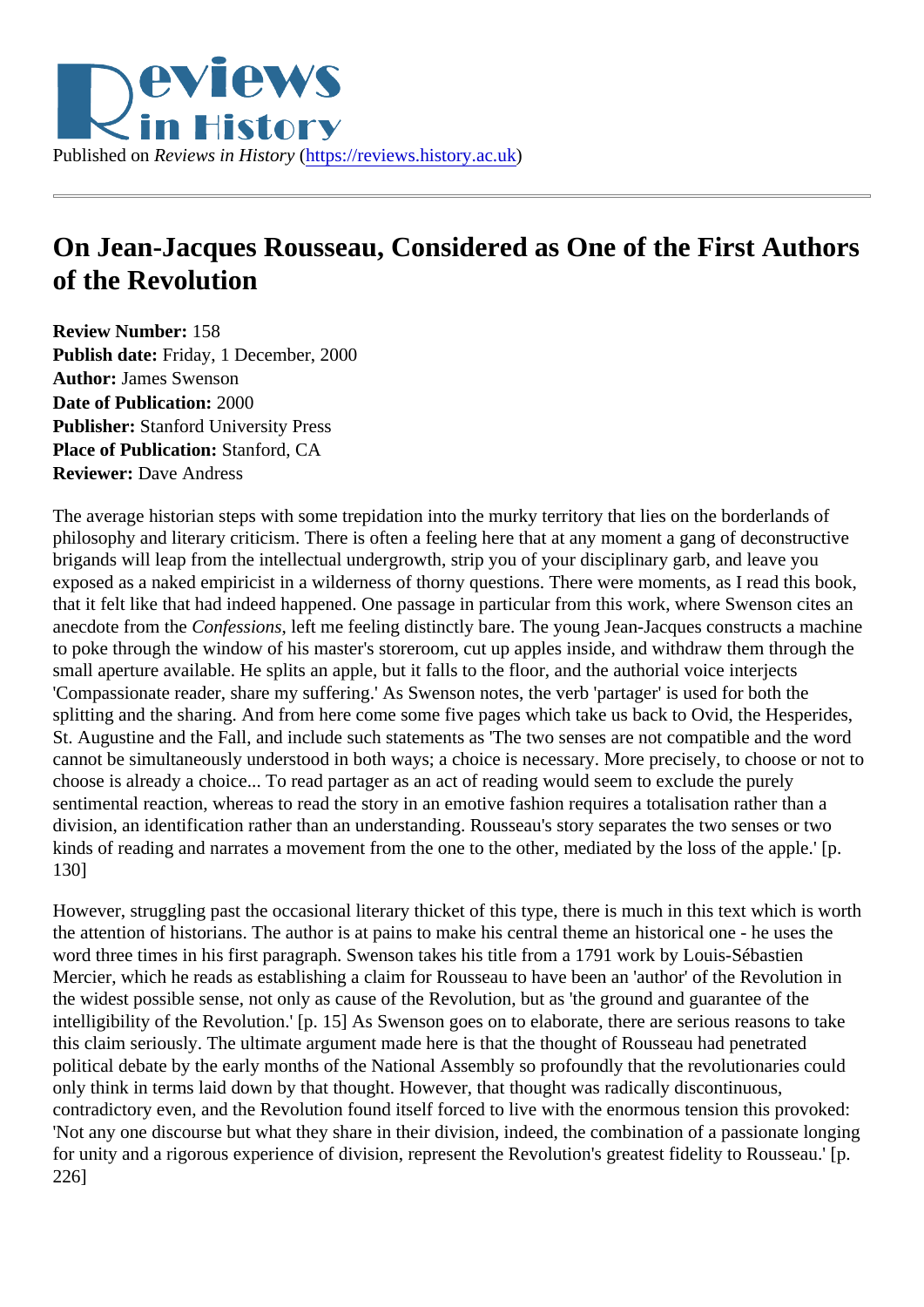Before getting to the heart of his argument, Swenson elaborates a history of histories of the French Revolution, showing the extent to which all significant interpretations have necessarily taken a view on the relationship of Enlightenment to Revolution. Such interpretations began with the revolutionaries themselves - Mercier was far from alone in focussing on Rousseau, and the view of the Revolution as the 'offspring of philosophie' seems to have been taken for granted in the 1790s. The view was sometimes paradoxically reversed, as Jean-Joseph Mounier noted from a survivor's perspective in 1801, that it was the Revolution itself that produced the influence of Enlightenment, and especially Rousseauist, principles. Roger Chartier has more recently expressed this in terms which might seem to encapsulate a double paradox - the Revolution retrospectively created the corpus of works from which it sought to take its legitimacy, while it was such works, in Chartier's words, that made the Revolution 'possible because it was conceivable.' [p. 15]

Swenson reads further into the historiography of the Revolution's 'intellectual, cultural and ideological origins', and charts a sophisticated critical analysis of the emergence of a range of contradictions. Both Chartier and Robert Darnton are shown to have problematic approaches to the relationship between text and reader, while Jurgen Habermas's well-known observations on the public sphere are explored through their deployment, implicit and explicit, in relation to the work of Dena Goodman and Keith Michael Baker. There is perhaps nothing startlingly groundbreaking in this analysis, but it does neatly illustrate that each of these positions generates conceptual gaps, and sometimes large holes, in its efforts to equate 'sociological' and 'ideological' versions of the late Old-Regime public. For Swenson, the work which comes closest to filling such gaps is that which focuses explicitly on sentiment and virtue in the minds of this public - the work of Sarah Maza on the causes célèbres is highlighted, and that of Thomas Crow on the salons de peinture mentioned in passing. And to invoke sentiment, for the readers and actors of late eighteenth-century France, was, as a great deal of evidence makes clear, to invoke the author of *Émile*, *La Nouvelle Héloïse*, and , latterly, the *Confessions*.

None the less, Swenson's contention is that all such readings are efforts to cover the 'break' between Enlightenment and Revolution, between critical thought under an absolute monarchy and the political construction of a new order, with the emphasis on 'new'. Here is where Rousseau is the key, and why he is so valuable to revolutionary thought, though ultimately he will be the cause of a catastrophic aporia. Rousseau generates the illusion of intelligibility through sentimental identification, and will generate, in the Revolution, the illusion of an intelligible politics.

Elements of this reading of Rousseau are drawn from a wide range of his texts. For example, his *Discourses on the Arts and Sciences and on the Origins of Inequality* are read against the more general trend of universal or speculative Enlightenment histories of humanity. Where others relied on gradualistic notions of the accumulation of abilities, technologies and ways of life to explain the emergence of civilisation from the state of nature, Rousseau refused to be drawn on that subject - the end of the state of nature 'is continually displaced in the text' [p. 112], to use Swenson's deconstructive language. By so doing, Rousseau retains a gap between human nature and human history, and thus the latter remains a matter not of steady, inevitable progress, but of sudden shocks and upheavals - revolutions.

More painfully, perhaps, for the sensitive reader, Swenson also delves into that abyss of cloying sentiment that is *La Nouvelle Héloïse*, in search of 'the author of nature'. As has been observed quite frequently, we are rarely further from the inhabitants of the late eighteenth century than when confronting their favourite reading-matter. The story of Julie and Saint-Preux is so dreadfully overdone that a truly post-modern sense of irony is necessary to restrain one from throwing it across the room, and on this score alone, Swenson deserves commendation for revisiting it. Within it he finds Rousseau offering up the idea of an 'author of nature' as a necessary fiction to account for the intelligibility of creation. And thus the Revolution, too, can be read as having needed to create Rousseau as its author, 'in order to assure its intelligibility by providing a figurative representation of it.' [p. 158] To the literal-, as opposed to literary-minded, there is somewhat of a leap here from what Jean-Jacques constructed in a single text to what the revolutionaries made of him as an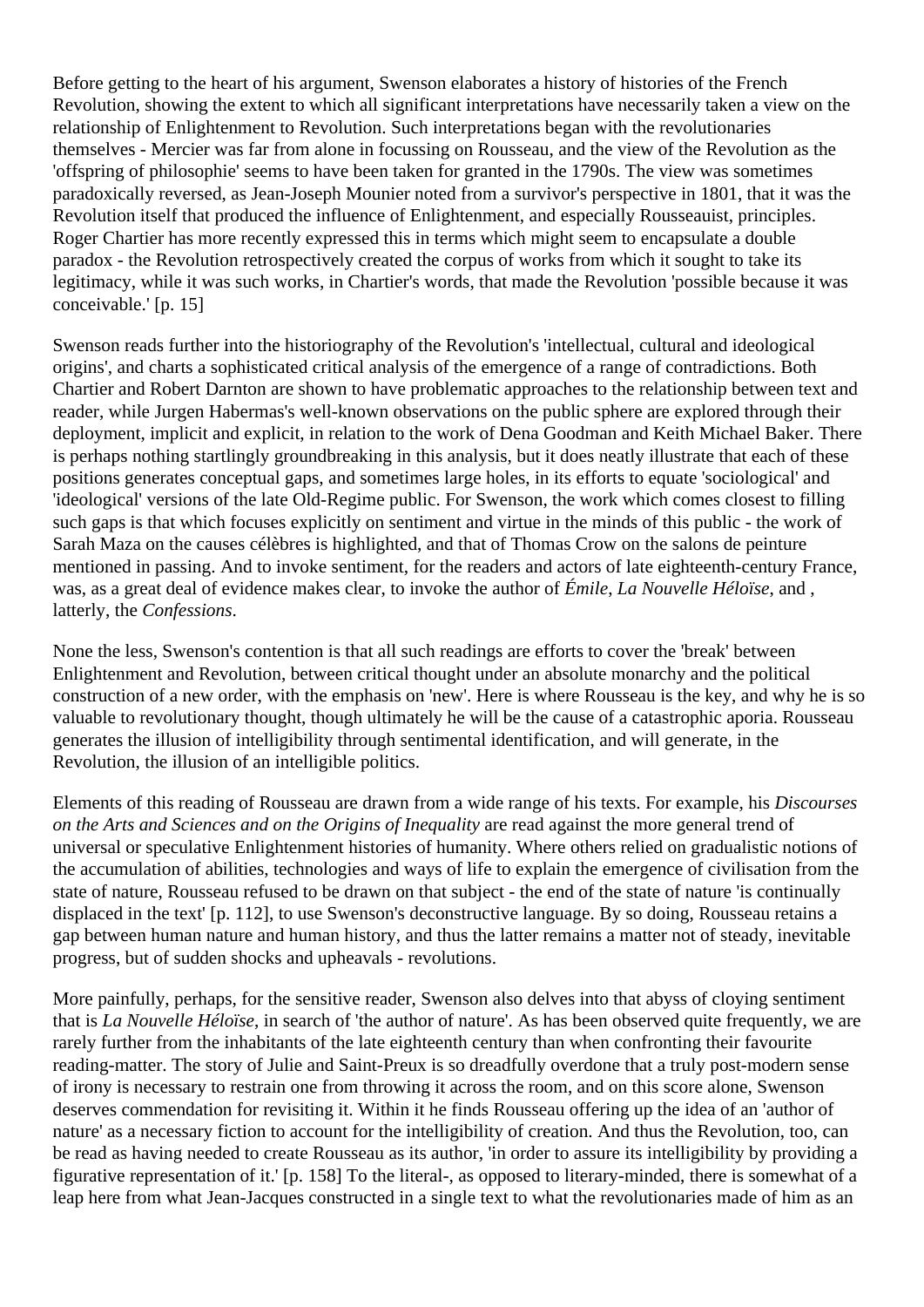author of their politics, but it is a stimulating idea, none the less.

Having encountered Rousseau through his earlier philosophical writings, and his literary effusions, Swenson finally comes to the tangled knot that is the relationship of the Social Contract to the Revolution. One point that he makes particularly well is the refutation of the charge that the Social Contract was unread before 1789. More detailed scrutiny of publishing records indicates that it was widely reproduced, quite frequently in editions of Rousseau's collected works, but also as a free-standing volume. Swenson suggests that we should see readers' interest in this text before 1789 as a measure of their interest in Rousseau as the author of *Émile* and *La Nouvelle Héloïse*. Reading the Social Contract, or at least possessing a copy, was a sign of a desire to own all that this 'author' had produced, obtuse and irrelevant as some of it may have seemed to pre-Revolutionary readers. Once this point has been established, we are led admirably through the convoluted historiography of Rousseau's revolutionary influence, and through close and persuasive readings of key debates in 1789 and 1793. The key term here is popular sovereignty, which is, or becomes, associated with the 'indivisible, inalienable, infallible' [p. 174] General Will. As Swenson shows, Rousseau had established this list of absolute features for the General Will, and then said very little about what this was supposed to mean in practice. The General Will, being general, is supposed to operate only in matters of legislation, which affect the whole citizen-body equally, and where therefore there is the least possible chance of factious division arising. Rousseau had further complicated matters by suggesting two different readings of whether or not particular wills and interests intervened in the voting process. Regardless of this, he had also blithely suggested that issues of government were almost entirely technical ones, hence his famous suggestion, much noted by critics of republicanism in the Revolution, that a large state was better ruled by a monarch.

However, of course, the Revolution would swiftly develop a growing aversion to monarchy, and would also prove increasingly unable to separate matters of legislation from matters of government. It would remain, nonetheless, bound by the conceptions of sovereignty it had absorbed, and by their contradictions. As Swenson pointedly observes, an orator like Vergniaud could at one point defend the sovereignty of the legislature, and at another call for an appeal to the people, using precisely the same language: both sides in such debates took from Rousseau what they needed at the time, but could not step outside his paradigm. 'Indivisibility and inalienability are two terms that cannot appear without the other, but can no longer appear in the same place.' [p. 220] Ultimately, then, we are left with a Revolution hopelessly entangled in its own discourse, in the things which it is possible for it to think, an entanglement deriving largely from the abrupt discontinuities present within the discourse produced by Rousseau, upon which the revolutionaries had come to rely under the impression that it made their situation intelligible.

At the end of what is, eventually, a thoroughly persuasive and well-written book, the historian is brought back, nonetheless, to certain disciplinary questions. It is one thing, after all, to reproduce letters that show the besotted devotion of readers to the author of the *Nouvelle Héloïse*, or to cite speeches which clearly rely on a Rousseauist vocabulary of political possibilities. This has all been done before. It is quite another to establish a decisively new view of the influence of Rousseau upon the broader political culture of the revolutionary decade. It is almost a commonplace of historical writing on the subject that revolutionaries could find grounds in Rousseau's writings for believing almost anything they chose. At the same time, it has also long been evident that, in choosing to define national sovereignty in a unitary fashion, the National Assembly was storing up ideological trouble for the future. But to attribute that decision to the centrality of Rousseau's thought is to neglect the wider belief in the unity of reason and 'public opinion' which pervaded the later eighteenth century (that Swenson has himself noted through Habermas and Baker), the equally strong sense that sovereignty was inconceivable other than as unitary, and the concrete political reasons for the belief that the 'balance' of a 'balanced' constitution, if one were attempted, would be forever tipped in favour of interest groups which, since the Night of 4 August, no longer seemed to have a place in the new polity.

However, Swenson himself would probably be the first to say that this book does not set out to address such historical issues - his model of the relationship between the Revolution and Rousseau is not 'a logic of linear